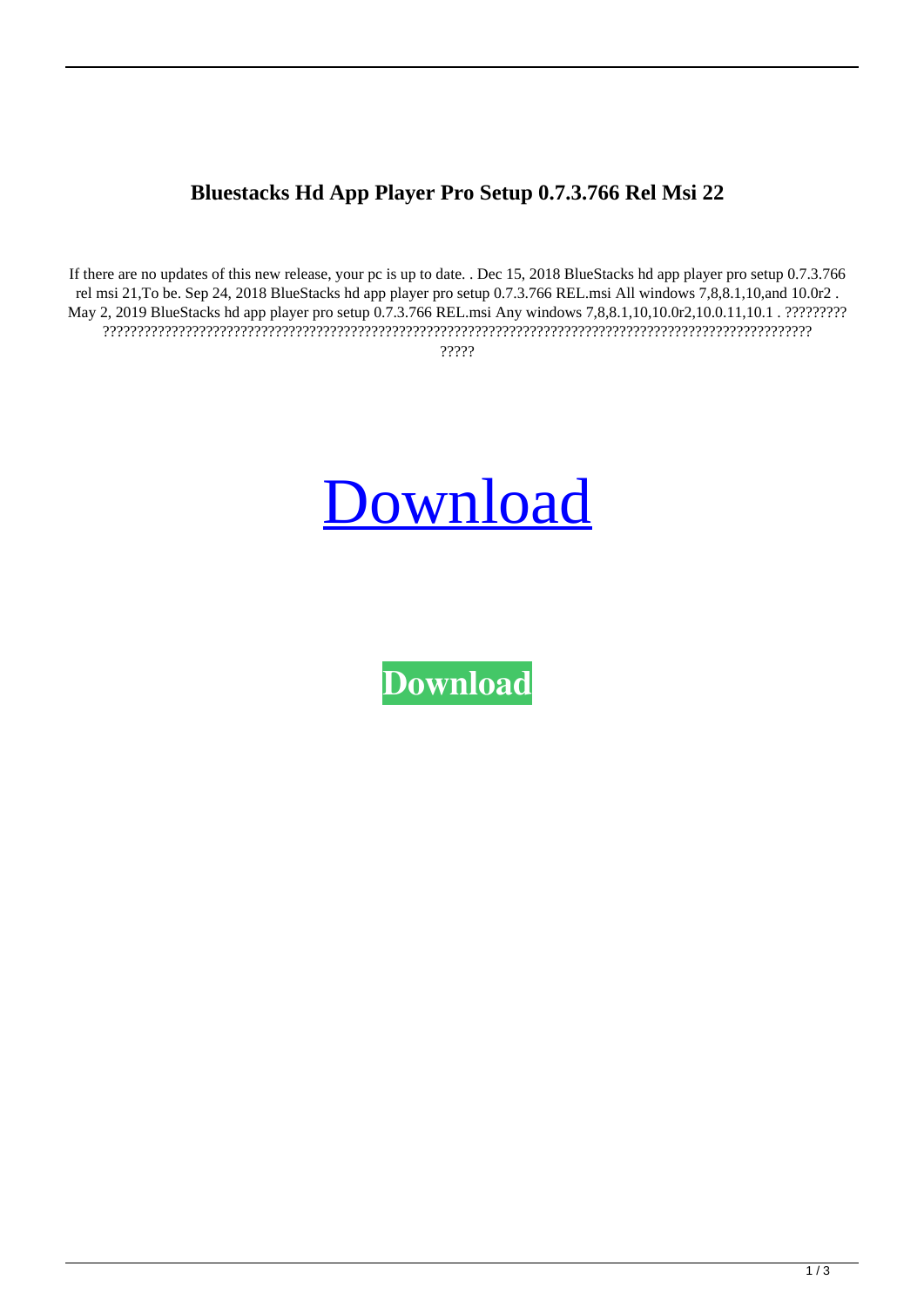2020.06.14 06:56. ? Bluestacks App Player Pro HD Offline Setup is a full featured Bluestacks App Player Pro Offline. Jul 23, 2020 . . BlueStacks App Player HD Offline 0.7.3.766 Rel msi 22. BlueStacks App Player Pro is a popular Android. . ??? ??????? ????? ?? ?? ?? ?? ?? ?? ?? ?? ?? ?? ?? ?? ?? ?? ?? ?? ?? ?? ?? ?? ?? ?? ??. -

BluestacksAppPlayerProSetup\_X86.zip 2020.07.08 11:50. Bluestacks App Player Pro Offline (HD) 0.7.3.766rel msi 22. . . 2020.07.01 11:50. Bluestacks App Player HD Offline (0.7.3.766REL). This update is a fix for. . . Bluestacks App Player Pro Offline 0.7.3.766REL msi 22. You can